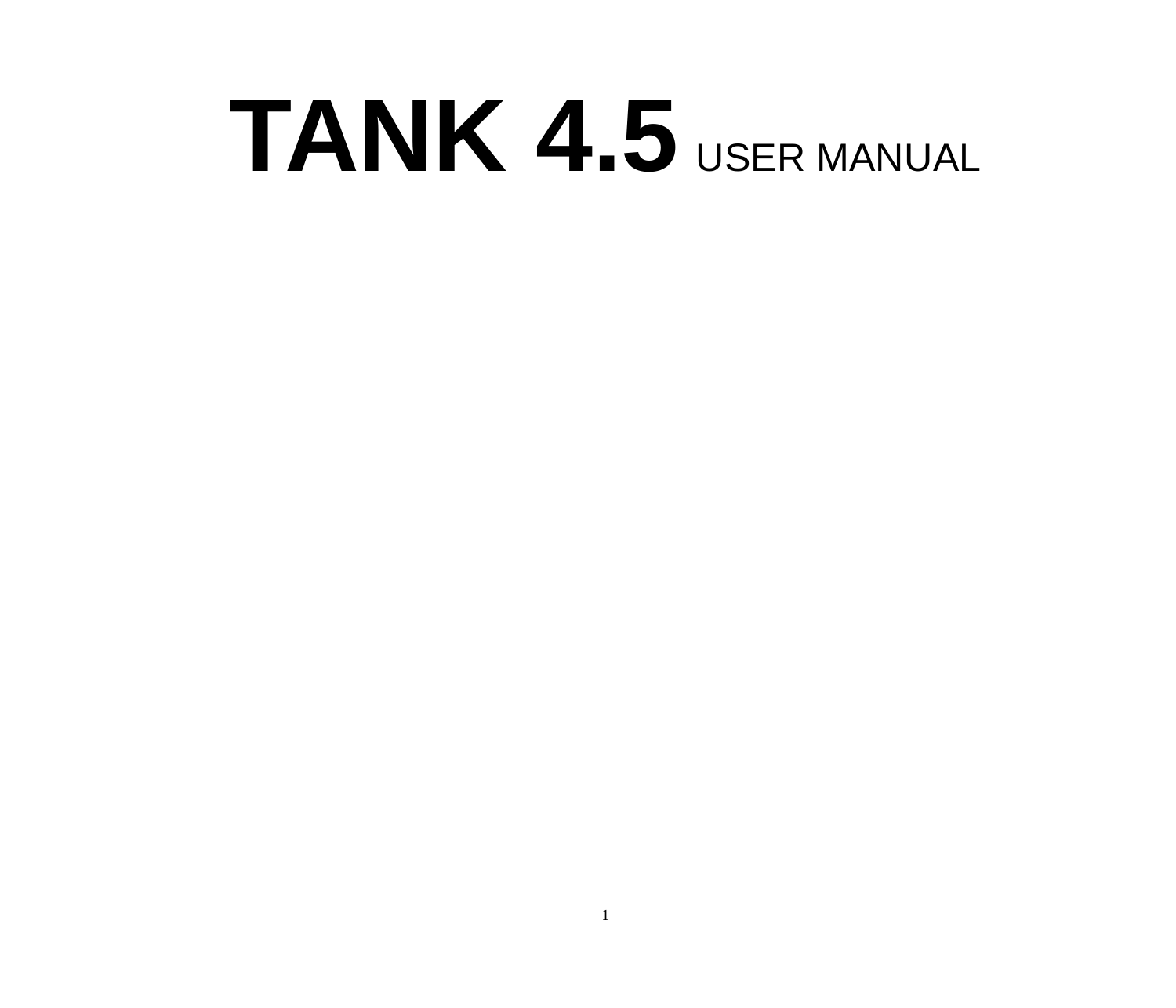# **Table of Contents**

| Safety Information           | 3  |  |
|------------------------------|----|--|
| Appearance and Key Functions |    |  |
| Installation and Charging    | 6  |  |
| Safety Password              | 9  |  |
| <b>Call Functions</b>        | 10 |  |
| Contacts                     | 12 |  |
| Messaging                    | 14 |  |
| Internet Browser             | 16 |  |
| Settings                     | 16 |  |
| <b>Application Programs</b>  | 20 |  |
| Gallery                      | 22 |  |
| Camera                       | 23 |  |
| Music                        | 24 |  |
| <b>Network Connections</b>   | 25 |  |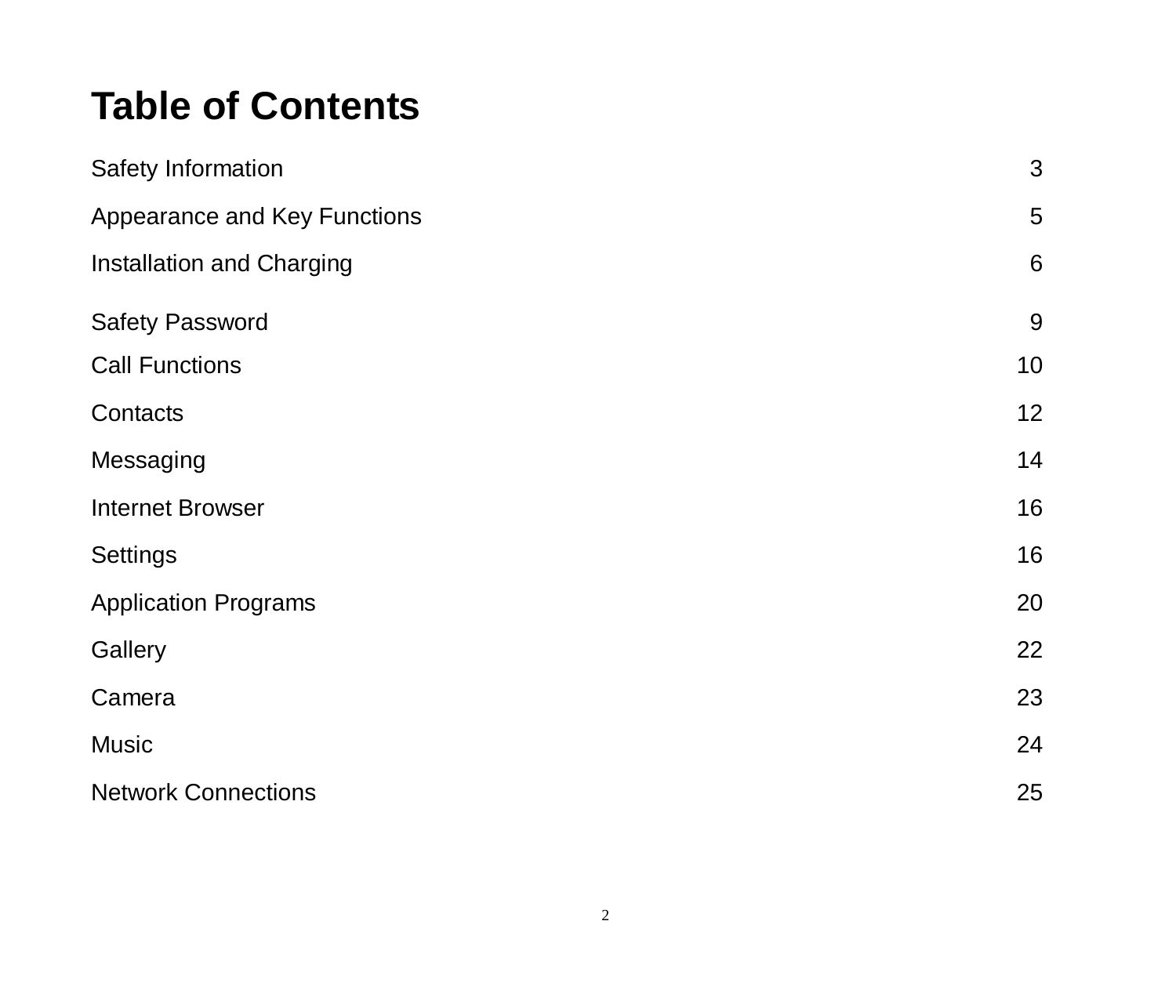# <span id="page-2-0"></span>**Safety Information**

Please carefully read the terms below:

# **Use Safely**

Do not use your mobile phone where it might cause danger.

### **Transportation Safety**

Please observe all transportation laws and regulations.

Please drive with both hands on the wheel.

# **DO NOT TEXT AND DRIVE**

### **Hospitals**

Please follow limitations.

Please turn off your mobile phone when near medical instruments.

# **Airports**

Please follow all flight safety regulations and do not use your phone during flight.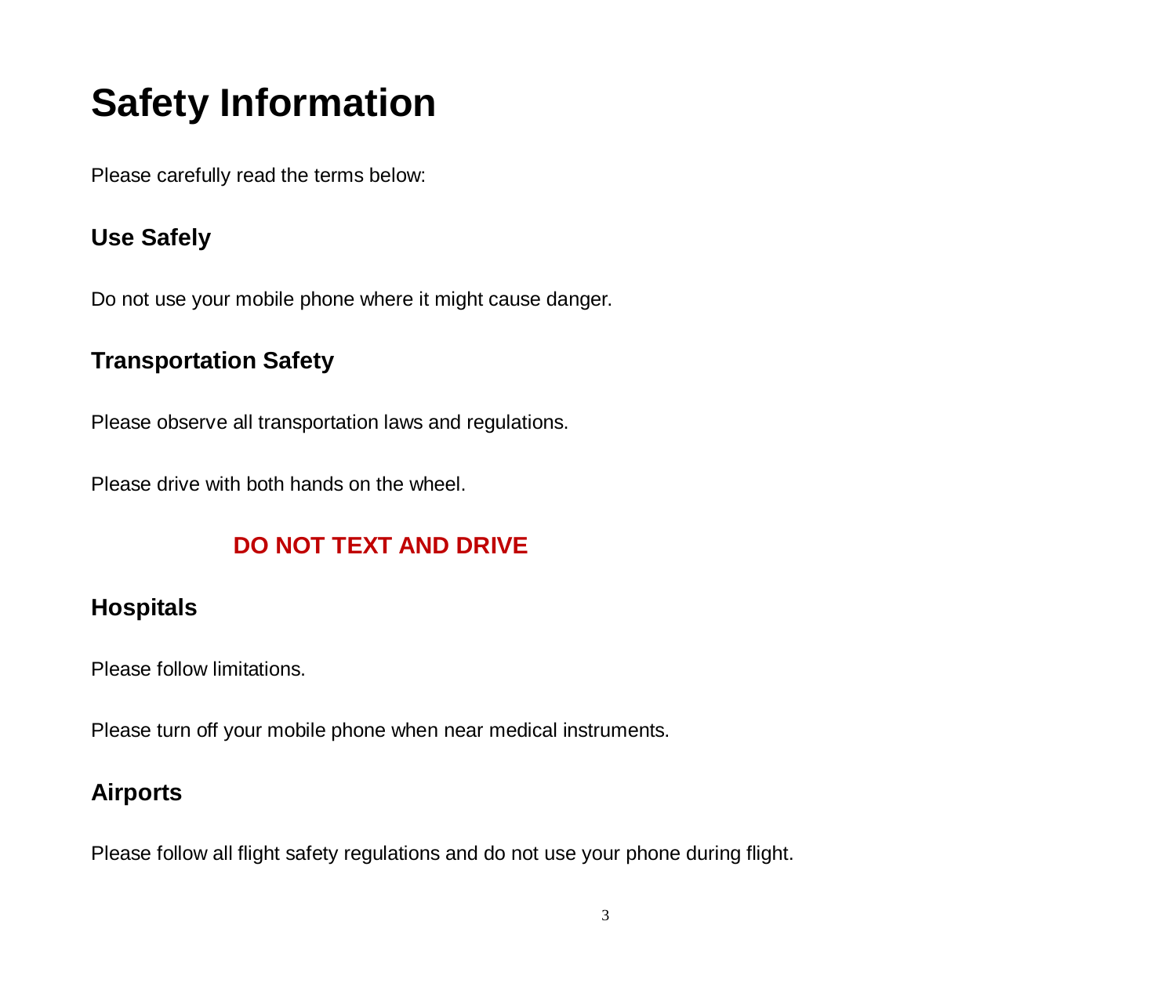# **Toxic Chemicals**

Do not use your mobile phone around fuels or chemicals.

### **Explosion Hazard**

Please observe related limitations and do not use your mobile phone around an area where explosions may occur.

# **Accessories and Batteries**

Please use only Blu authorized accessories and batteries.

# **Backup**

Please remember to make a backup or keep a written record of all important information saved in your mobile phone.

# **SOS Emergency Calls**

Make sure your mobile phone is switched on and in a service area. In home screen, tap the phone key and dial 911

and send.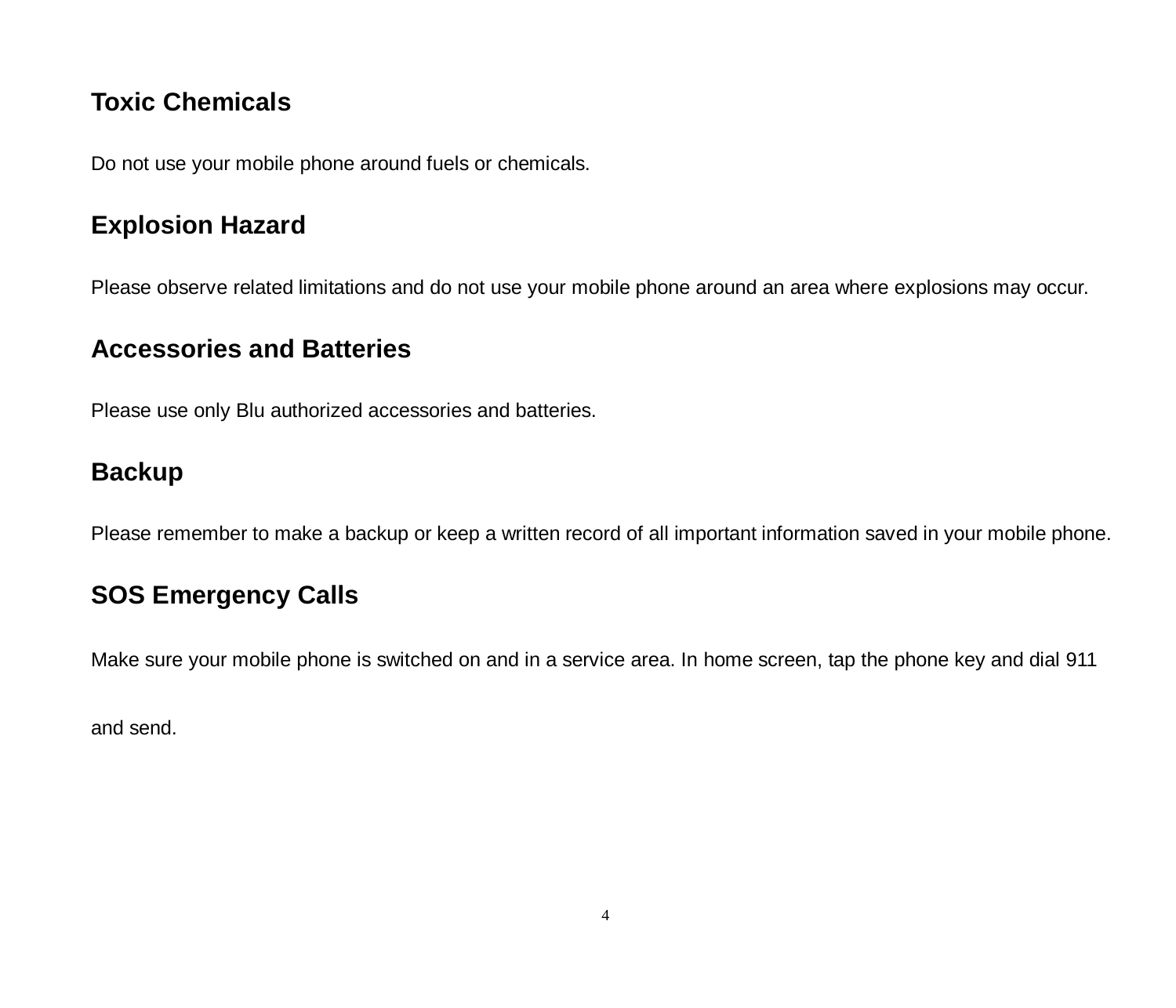# <span id="page-4-0"></span>**Appearance and Key Functions**

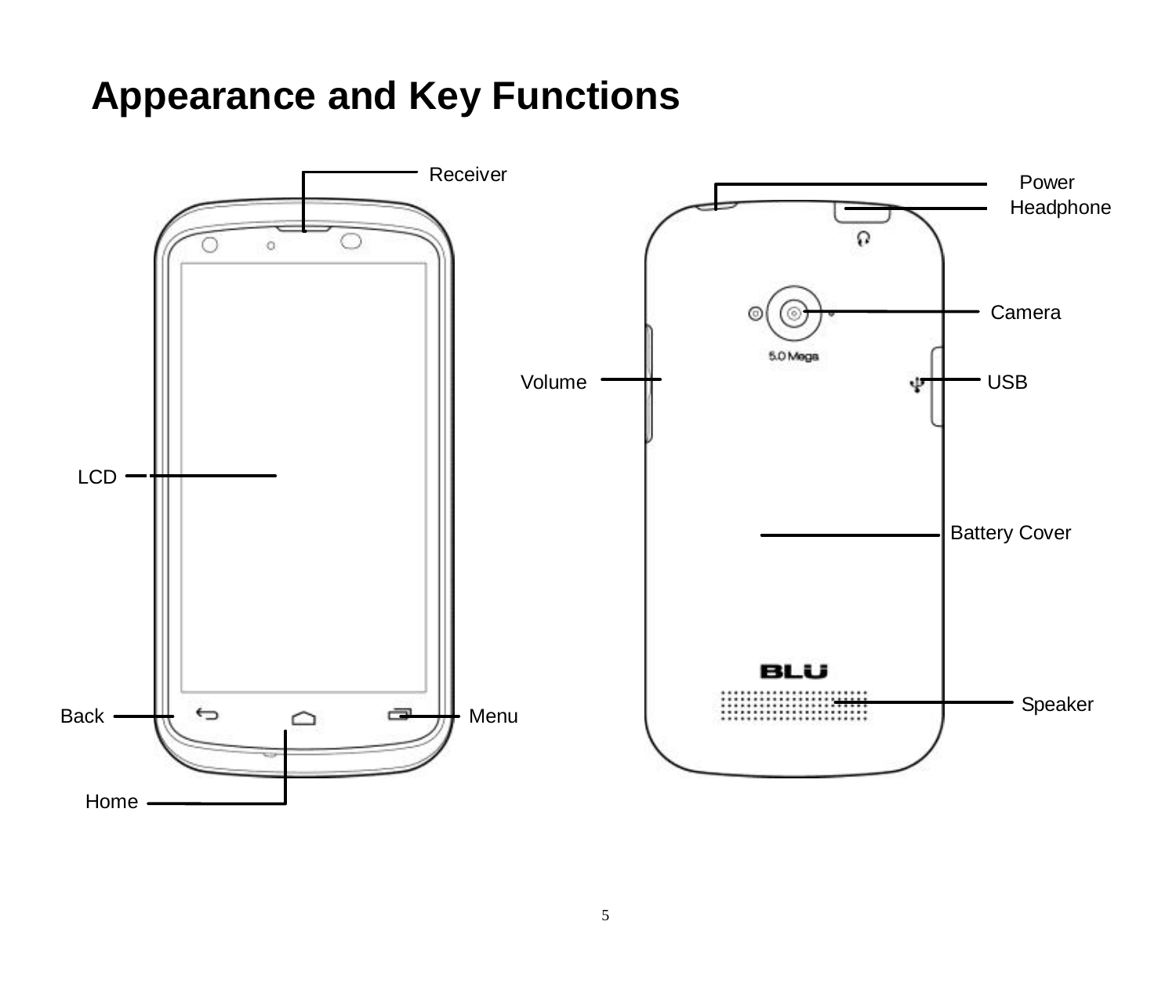# <span id="page-5-0"></span>**Installation and Charging**

# Battery Removal and Installation

The phone battery may be removed as per the following procedures:

1. Open the battery cover from the bottom notch (As per the arrow position shown in the figure)

2. Open from the gap at the bottom and open from two sides (As per the arrow position shown in the figure)

3. Put your fingernail deep into the gap and open the battery case (As per the arrow position shown in the figure)

4. The battery cover is fully removed.



Figure 5

Phone Battery Installation Steps:

1. Align the battery metal contact end to the contact of the phone body and insert the battery into the square slot of the phone body. Place the battery in place as per the arrow direction, as shown in Figure 5.

6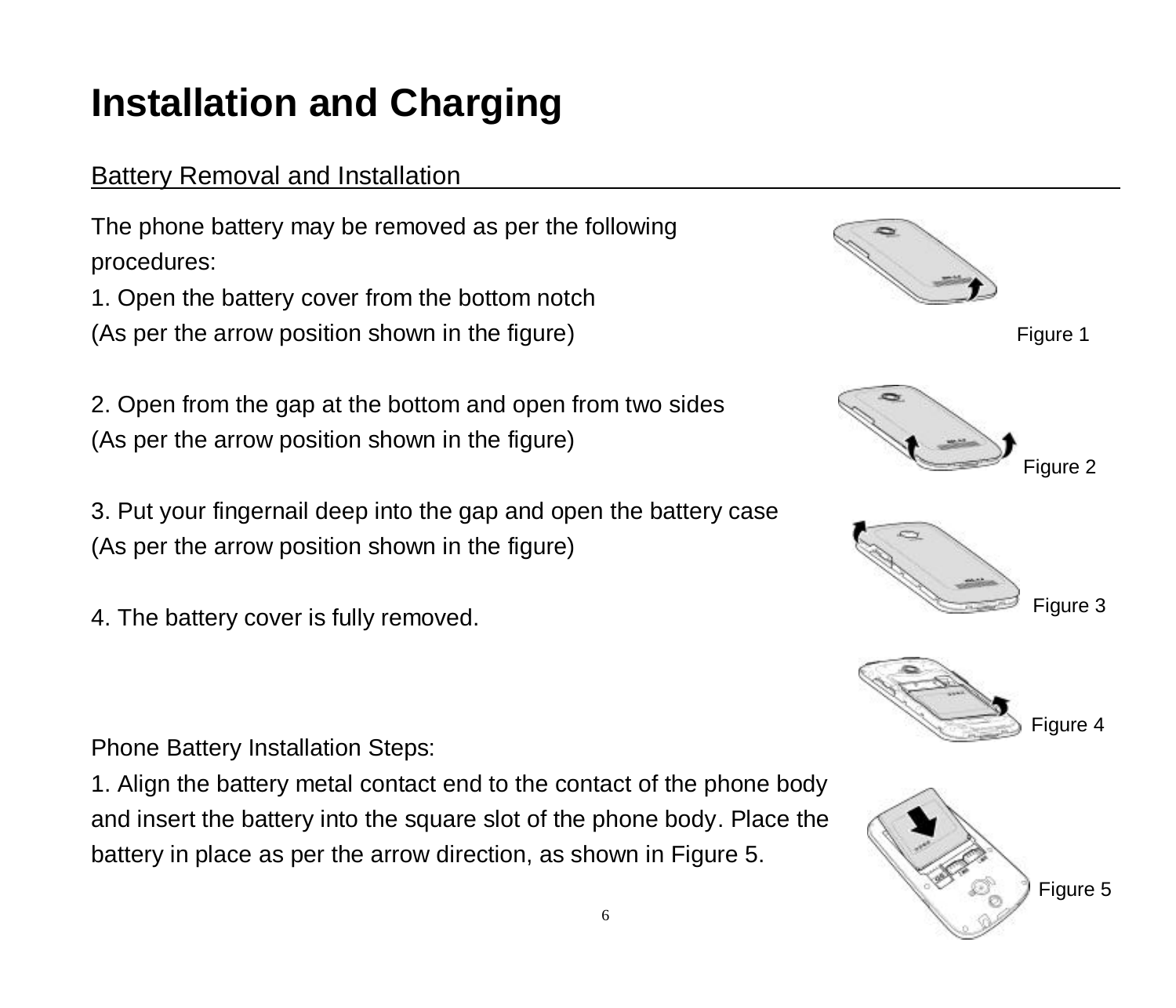7

2. Place the battery cover slightly on the phone body and press the cover downward as per the direction shown in Figure 6 until it is fully engaged with the phone body.

Note: Be sure to power off the phone and remove the external power source before battery removal. It is absolutely

prohibited to take out the battery directly when the phone is powered on, otherwise, the SIM card and the phone may

be damaged.

#### **Battery Charging**

Plug in the charger and insert the charger interface into the charging jack of the phone, as shown in the figure:

Note: Please carry out the above operations carefully. Do not pull out the charger

improperly as it may damage the phone or the charger.

- The phone battery must be fully charged before use.
- Do not remove the battery or the SIM card during charging.
- The phone will be powered off automatically when the battery runs out of power.





Figure 6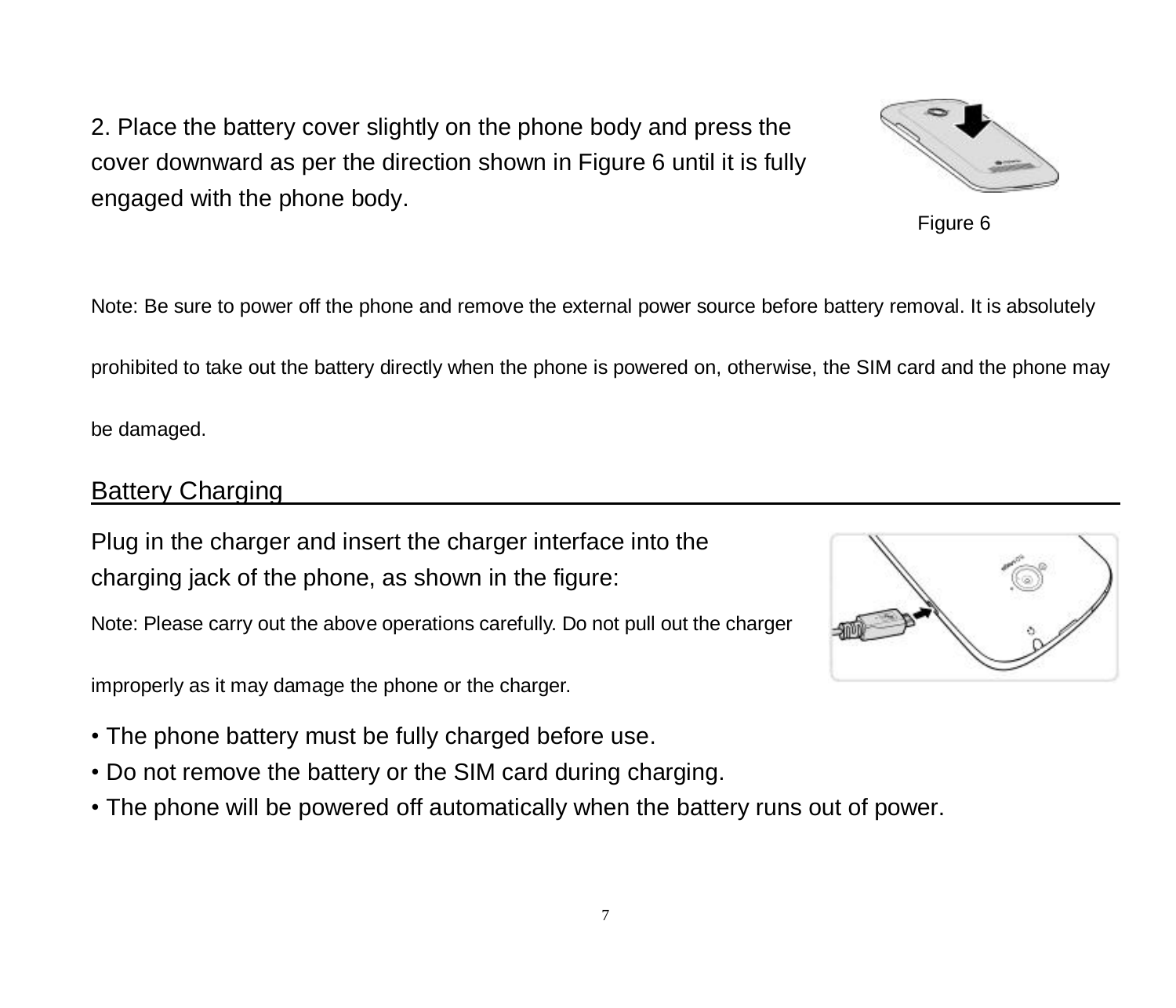#### SIM card Installation and Removal

The metal contact surface of the SIM card may be easily worn. Remove the SIM card carefully before inserting it into the phone. Power off the phone, remove the battery and other external power source. Insert the SIM card into the SIM card slot. Ensure that the metal surface of the SIM card faces downward when inserting it into the SIM card slot (As shown in the figure).



When you need to take out the SIM card, please power off the phone and remove other external power source and battery then take out the SIM card.

### Memory Card Installation and Removal

#### **Memory Card Installation**

Install the memory card as per the following procedures:

Remove the battery cover and the battery.

Push the memory card into the card slot as per the arrow direction shown in the figure.



#### **Memory Card Removal**

Remove the memory card as per the following procedures: Remove the battery cover and the battery.

Pull the storage out from the card slot as per the arrow direction shown in the figure.

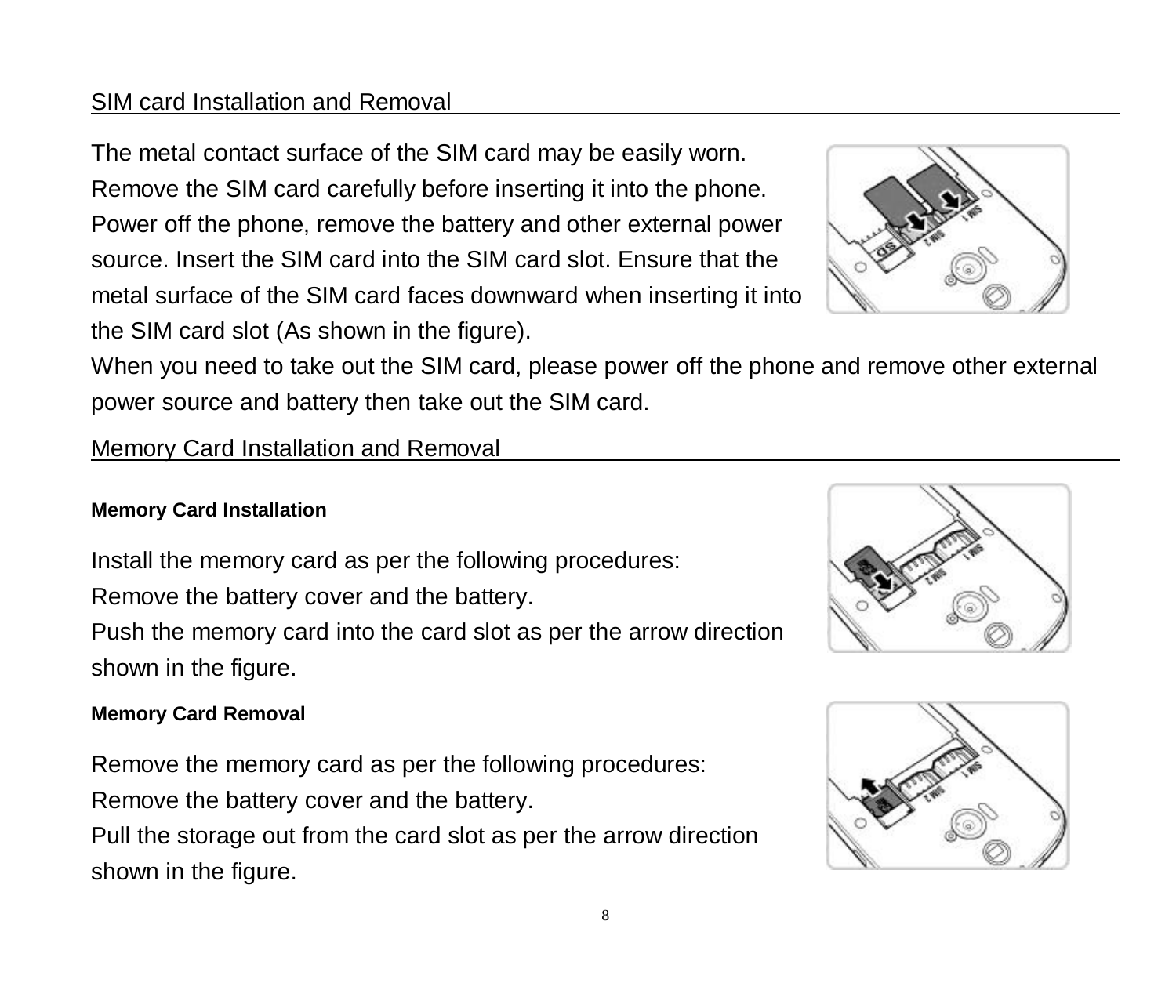Note: Please power off the phone before memory card removal. Otherwise, documents transmitted to the phone may

be lost or the phone may not work normally.

#### Power On/Off

Ensure that the battery has been installed properly. Power the phone on by long pressing the [**Power key**] until the phone screen shows that the phone is on.

Some SIM cards have PIN codes. Enter your PIN code if it is required. The initial PIN code is 1234.

Power off the phone by long pressing the [**Power key**] until the screen displays the "Power-OFF" option.

#### <span id="page-8-0"></span>Safety Password

You may use the access password described in this section to prevent others from using your SIM card without permission.

#### PIN Code

PIN code is used to prevent the subscriber's SIM card from being used illegally. If your phone has enabled the PIN code protection function, the phone screen will display "Please enter your PIN code" after the phone is powered on. If the PIN code is entered incorrectly for three times, the SIM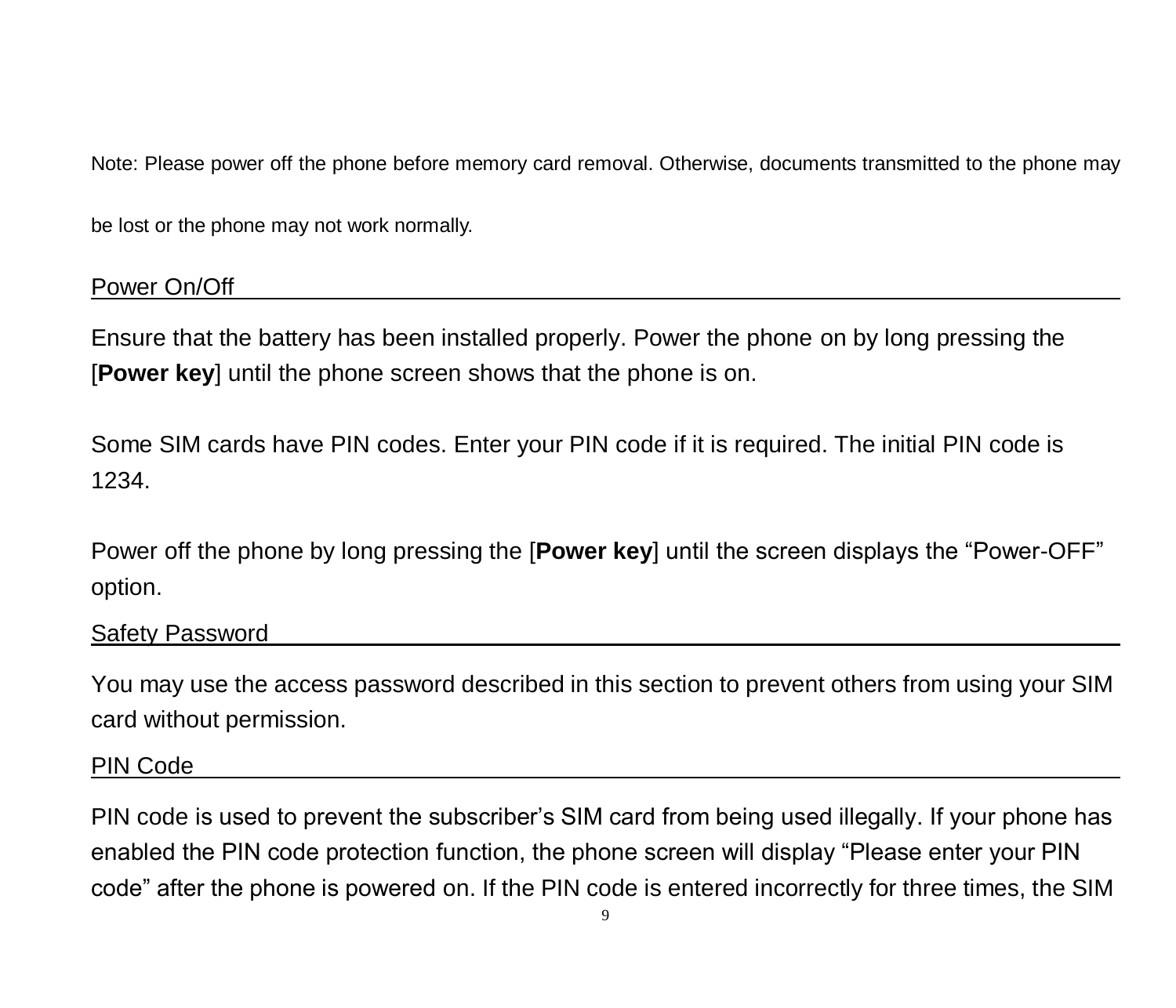card will be locked automatically which can be unlocked by entering the PUK code correctly. The PIN code is related to the SIM card rather than the phone. It is provided by the network operator.

#### **PUK Code**

The PUK code is used to unlock a SIM card which is locked. If the PUK code is entered incorrectly for 10 times in total, the SIM card may no longer be used. The PUK code is provided by the network operator.

# <span id="page-9-0"></span>**Call Functions**

### Placing a Phone Call

#### **Make a Voice Call**

To make a call, touch the dial key on the main interface to open the call application. You may make a call in the following ways:

Touch the number keys to enter a telephone number and press the dial key to make a voice call. Call a telephone number or contact from the call log.

**Dial a landline telephone**: Enter the landline telephone number and touch the dial key on the touch screen to place the phone call. If the number entered is wrong, please press Clear key to clear selection.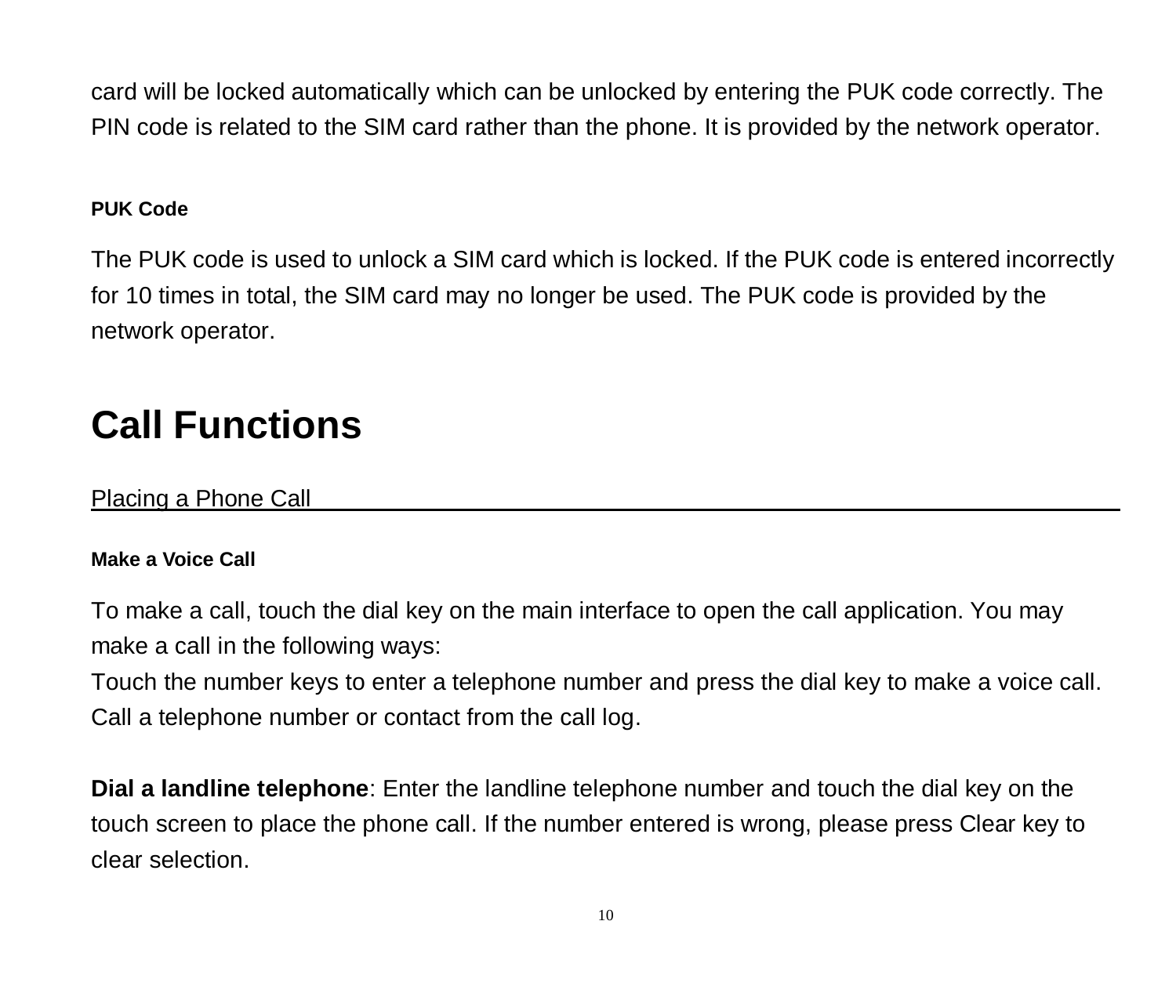**Make an international call**: Enter the country code, district number and telephone number (without a space) and press the dial key on the touch screen to make the call. Press the 0 key for seconds if you need to dial "+" when entering the country code.

#### **Make an Emergency Call**

You can enter the dialing interface to make an emergency call even when the SIM card has not been installed or the SIM card has been locked.

#### **Cancel a Call**

Press the End key in the dialing interface to cancel a call.

#### **Receive a Call**

Slide the Receive button.

#### **Reject an Incoming Call**

Slide the Reject button.

**Warning**: Please ensure the loudspeaker has been turned off before putting the phone to your ear.

**Note**: Calls on hold and call conference need the support of the network operator. Please consult the local operator for

specific information.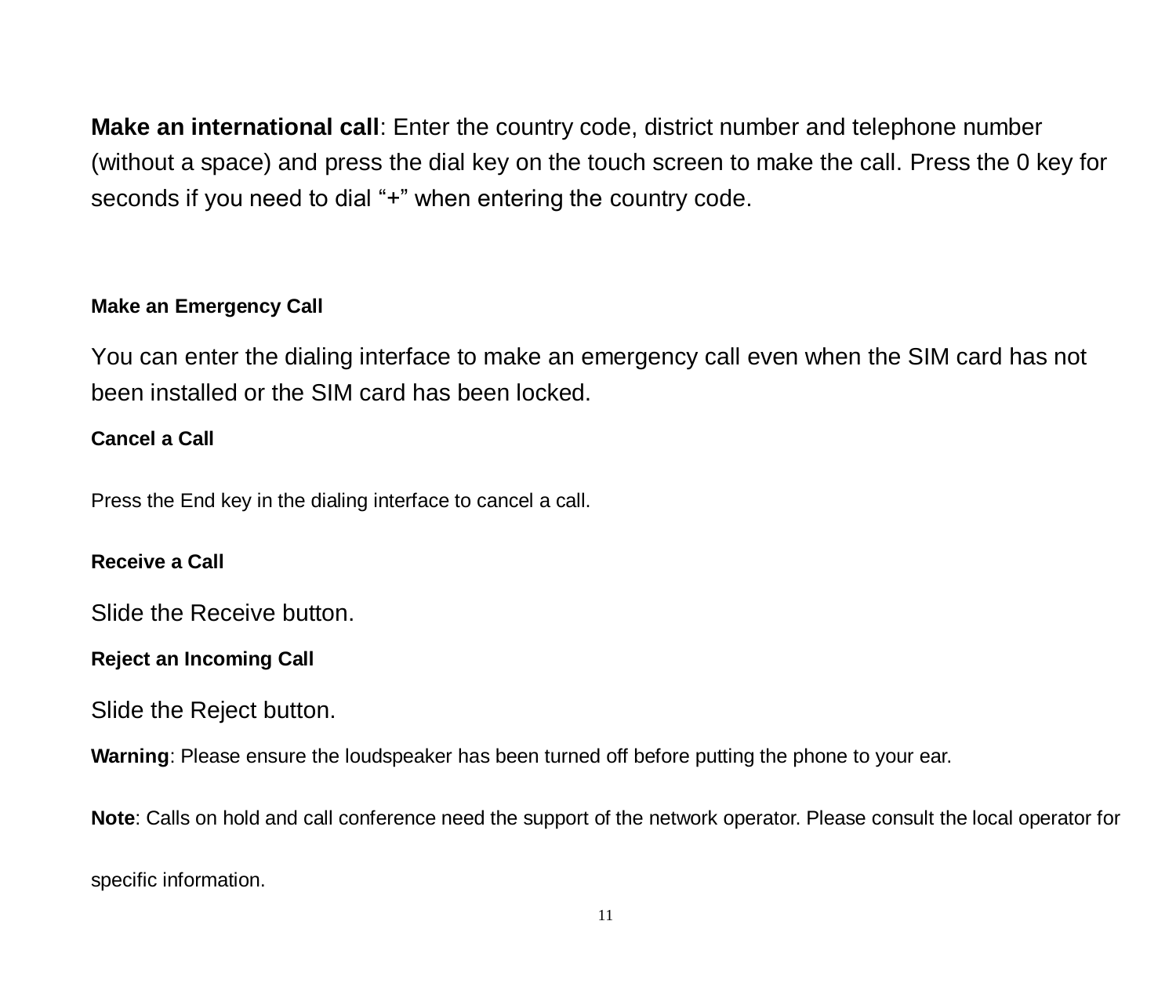#### Call Logs

Access the call log to find the logs of all calls, missed calls, dialed calls and received calls, the telephone number or contact name. You can carry out the following operations about the call function of the phone:

1. Call the number or contact.

2. Long press a name or a number and an options screen will pop up (more options for the number): Call the number, edit the number before calling, sending a SMS to the number, save the number to the address book (view the contact) or delete the number from call logs.

3. To delete all call logs, please press the "Menu" button from the call long interface and select the "Delete" option.

# <span id="page-11-0"></span>**Contacts**

Add a Contact

People-> Add Contact: To add a new contact to the phone book. The icon will be in the lower left section of the screen.

View Contacts

Enter the address book. Your contacts will be displayed in an alphabetical order. Press the contact you want to view to find more information about the contact.

Press the **int** icon to enter the contacts in your favorite. The star may be added in the contact's information interface.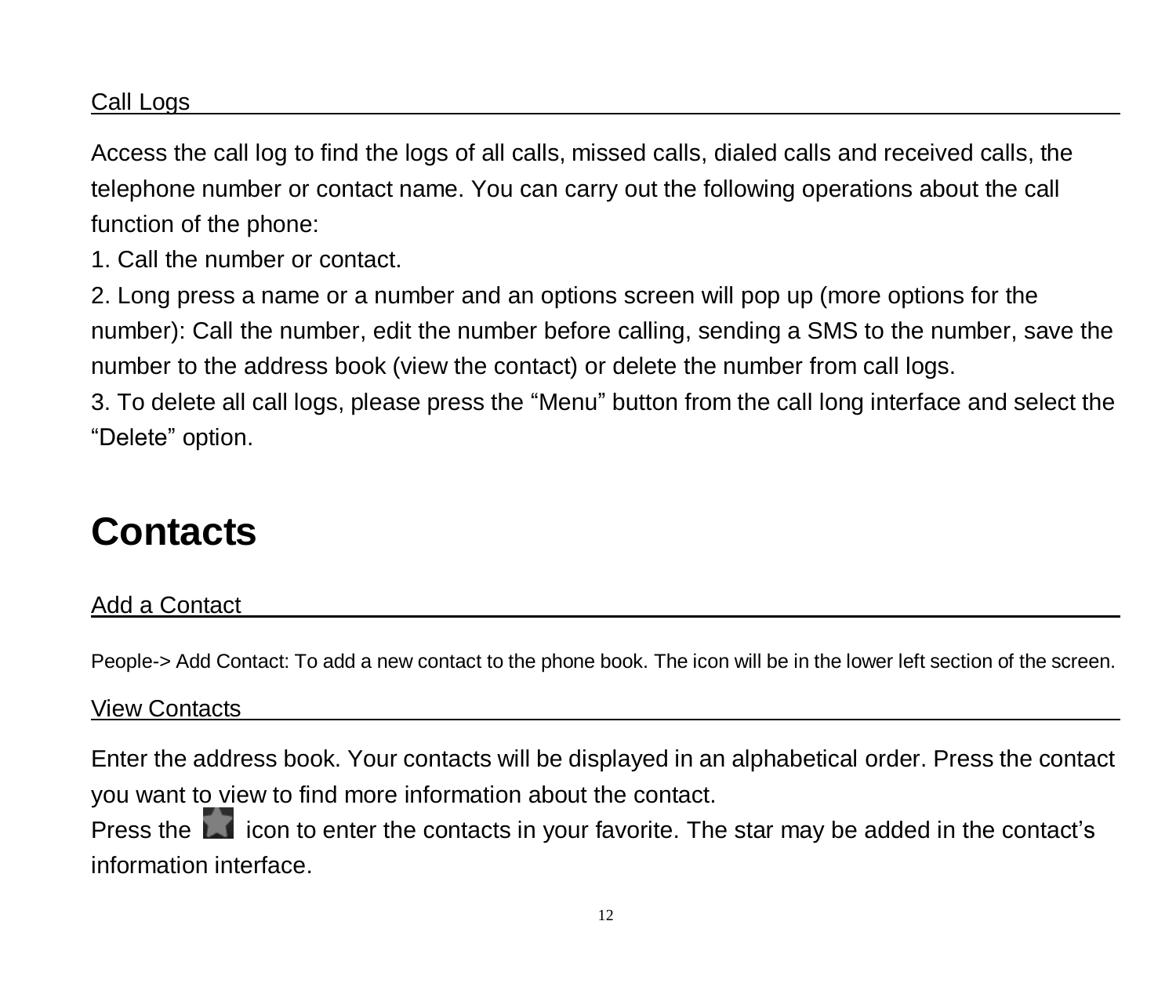### Import/Export

Press Menu key-> Import/Export: The contacts can be imported and exported to the phone from the SIM card and the SD card. The contacts in the phone may also be exported to the memory card for backup.

Search

Press People-> Search icon->  $\begin{bmatrix} 0 \\ 1 \end{bmatrix}$  to enter the Contact Search interface. When the characters you have entered are related to the contact name, the contact name will appear under the search box.

#### Edit Contacts

Enter a contact and press the menu key and then edit to make changes to the contact. You may change or add contact details. You may also set contact pictures.

### Display Options

Press Menu key -> Contacts to Display: For the display methods for the phonebook. You may enable or disable contacts and you may select the position of the contact to be displayed, any one or more in the phone or the SIM card.

#### Share Contacts

Enter a contact and press the menu key and share. You may share contacts information with your friends via email, Bluetooth and SMS.

#### Delete Contacts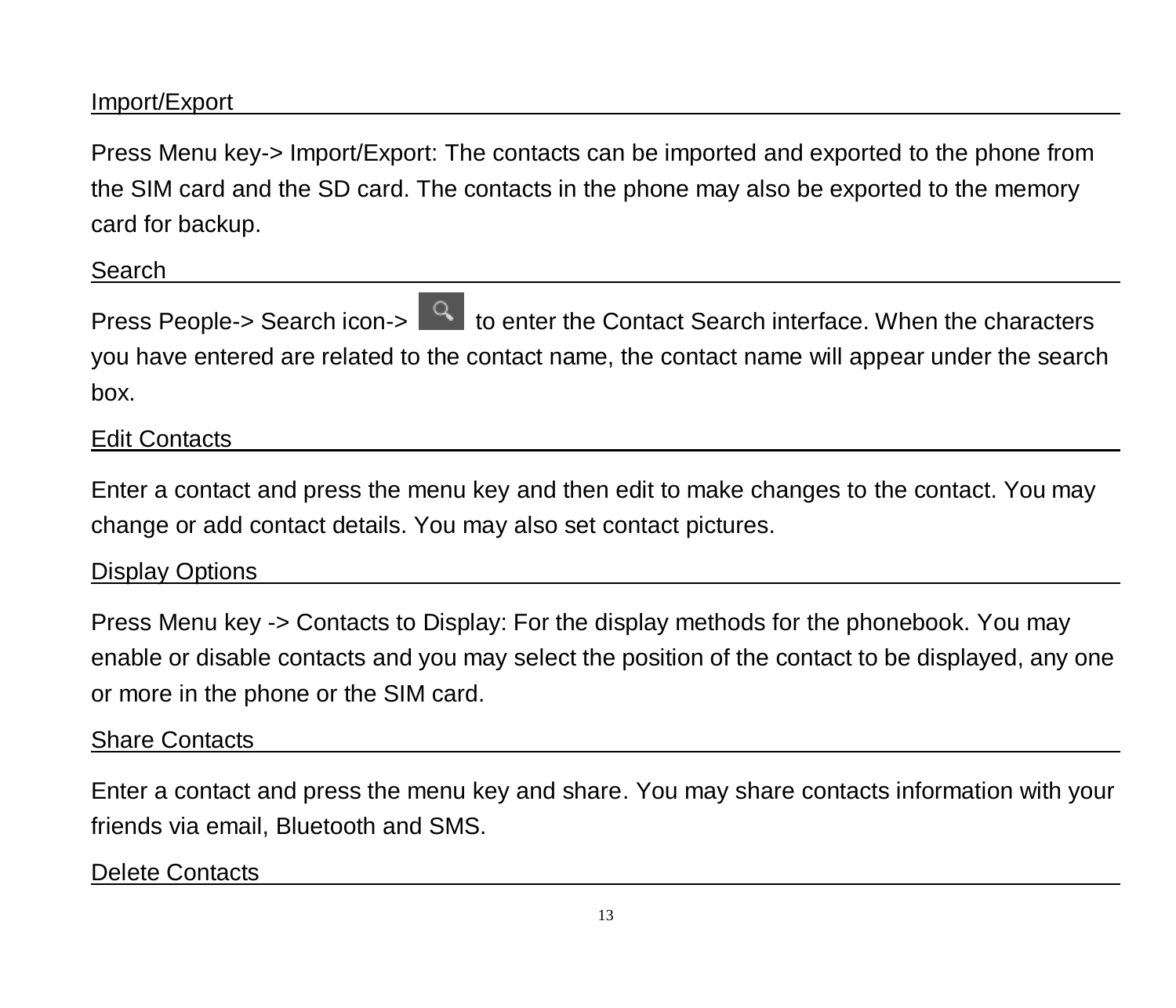# <span id="page-13-0"></span>**Messaging**

### Write an SMS (MMS)

1. Enter the SMS interface and touch the  $\overline{q}$  icon to compose.

2. Enter the number of the recipient or contact name in the recipient bar. Beneath of the recipient bar will display the matched contact or phone number when entering a phone number or name. Press the matched contact or entered phone number or continue to enter the desired phone number.

3. If you want to send a SMS to several cell phones, please repeat the above step 2 or enter the desired contacts.

4. Touch the input content field and start writing a SMS.

5. Press the menu key to add an attachment. The SMS will be converted into a MMS once a file is attached.

5. Touch the Send key.

Note: If you want to save SMS information as draft for future modification, press the Return key and the information will

be saved automatically. The "Draft" in red will appear to the right of the corresponding SMS.

Receive an SMS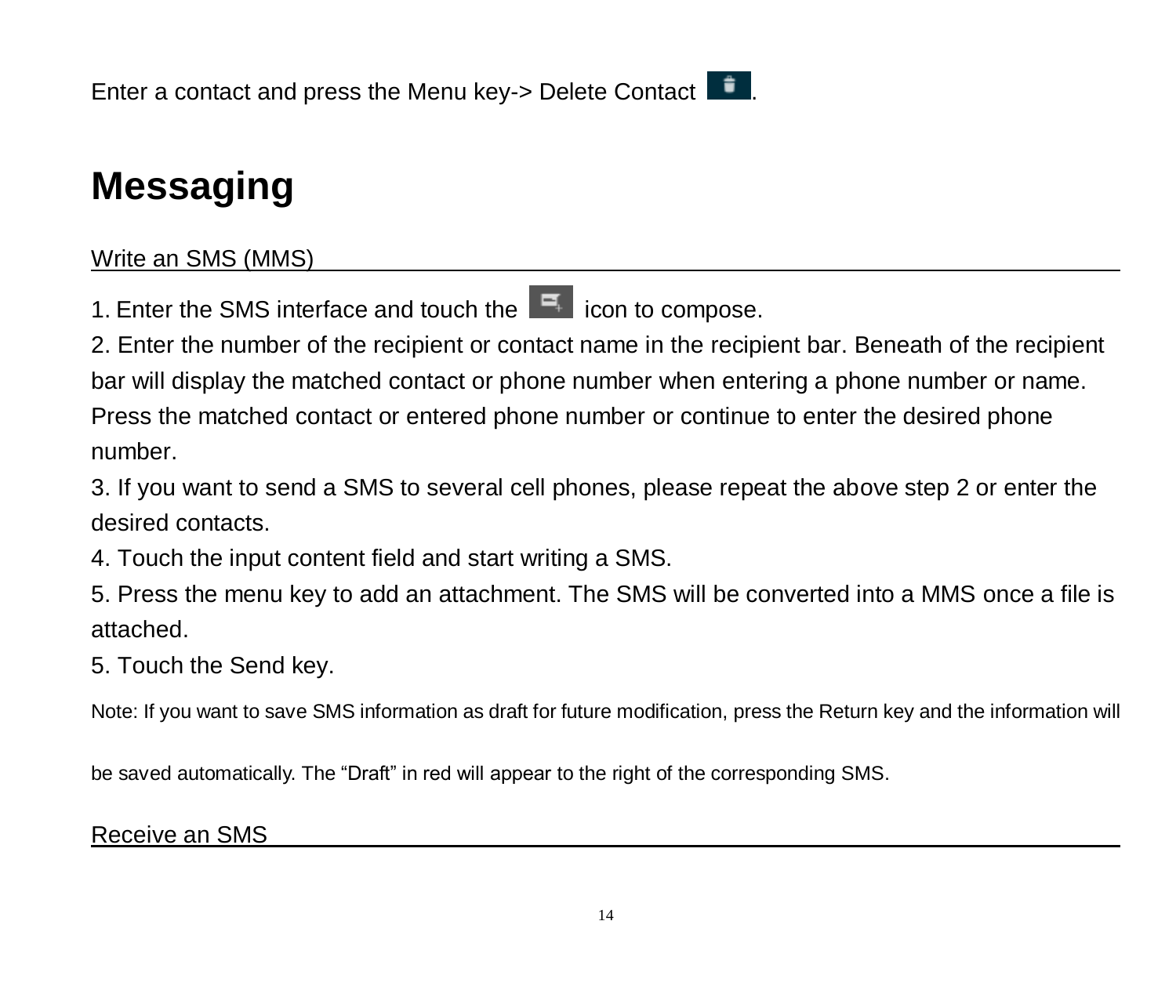The phone will ring or vibrate and will display a notification icon in the status bar when receiving a new SMS.

Note: To change the notification settings of new SMS, press the menu key under the SMS interface and press the "Settings".

Read an SMS

To read an SMS:

1. A notification will alert you when a new SMS message arrives in status bar. Press the message icon in the status bar to read the SMS.

2. Press the Messaging icon in the applications menu.

#### Delete an SMS

From the SMS message, press Menu and then select Delete.

#### Reply to an SMS

Select an SMS and press the "Input Content" Field and the keyboard will launch automatically.

Delete SMS Conversation

From the SMS interface, long press a conversation and select delete the conversation.

SMS Edition Setting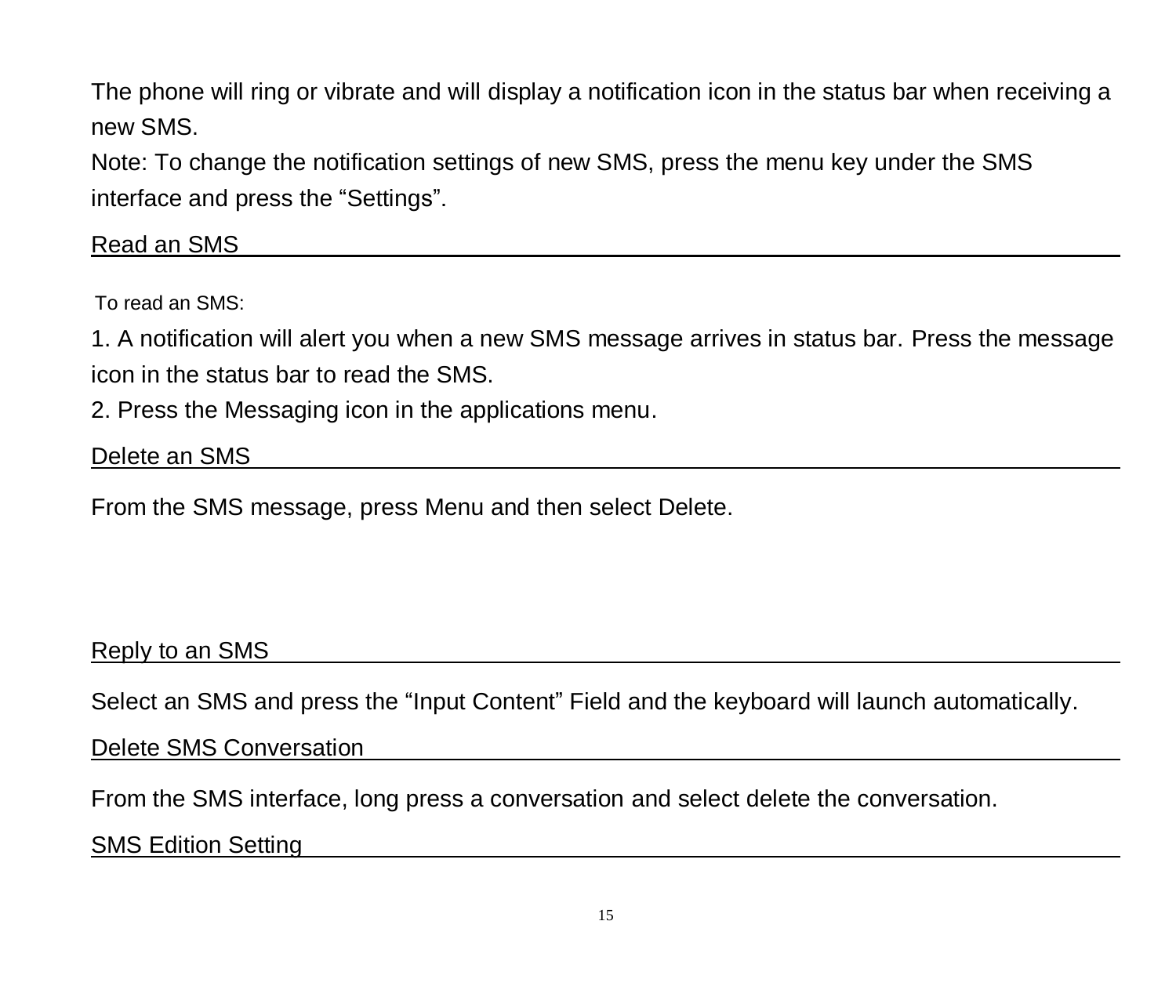Press the "Menu" in the SMS Conversation List interface and select "Setting" to modify the SMS settings

# <span id="page-15-0"></span>**Internet Browser**

Enable Browser

Press the application program button  $\bigcirc$  and press the  $\bigcirc$  icon or press the  $\bigcirc$  icon in the main interface to enter the browser.

#### **Enter a Website**

Press the URL input box at the top of the screen, enter the URL address of the website.

#### **Exit the Browser**

<span id="page-15-1"></span>Press the menu key at the current website interface to pop up the menu and press Exit.

# **Settings**

#### Wireless and Networks

The phone has been configured with Wi-Fi and GPRS/HSPA functions to facilitate you to acquire super-high speed data transmission via a mobile network. If the Wi-Fi connection is available, the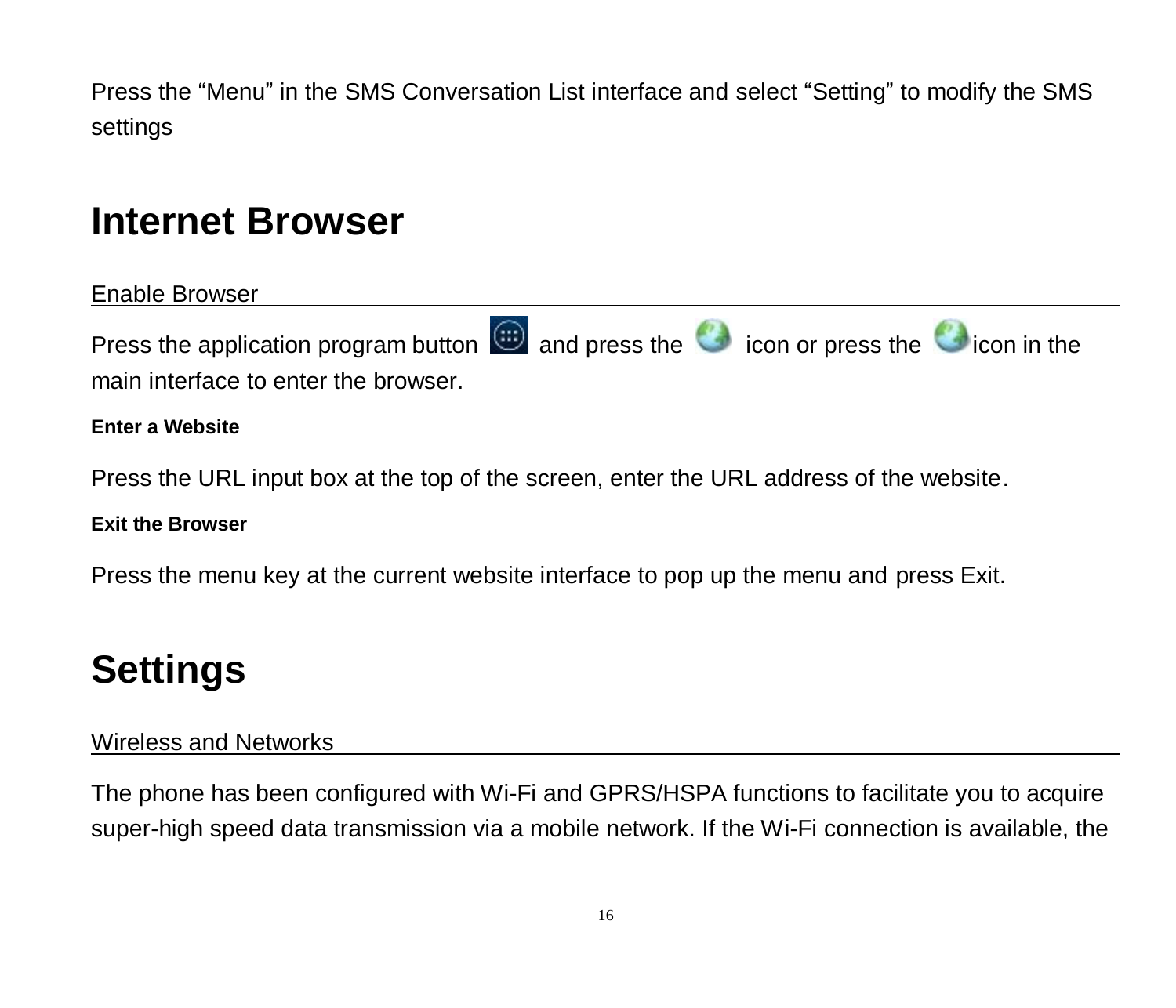phone will search and connect to a Wi-Fi the network automatically. If the WLAN connection is not available, you may use GPRS/HSPA connection.

Note: GPRS/HSPA connection depends on the service provider of the SIM card in the phone.

#### Flight Mode

When enabling the flight mode, all wireless functions of the phone will be disabled, including call functions, data service, Bluetooth and Wi-Fi. The flight mode can be enabled by the following steps: Press Settings-> Wireless and Networks->More->Flight Mode. Press in icon to enable the flight mode. Press  $\blacksquare$  icon to switch to the Flight Mode Off status.

Wi-Fi

#### **Turn on Wi-Fi**

Press Settings -> Wireless and Networks -> Wi-Fi. Press the icon to turn on Wi-Fi. When the Wi-Fi is turned on, the phone will search any available Wi-Fi networks. If the Wi-Fi network is unsecured, the phone will prompt you to connect to the network. If the network is unsecured, the phone will prompt you to enter the security password to connect to the network. When the phone is  $\frac{1}{2}$  connected to Wi-Fi, the  $\blacksquare$  icon may appear in the right status bar. The icon will also display the Wi-Fi signal strength. The more solid bars in the Wi-Fi icon, the stronger the Wi-Fi signal is  $\odot$ **Add and Delete Wi-Fi**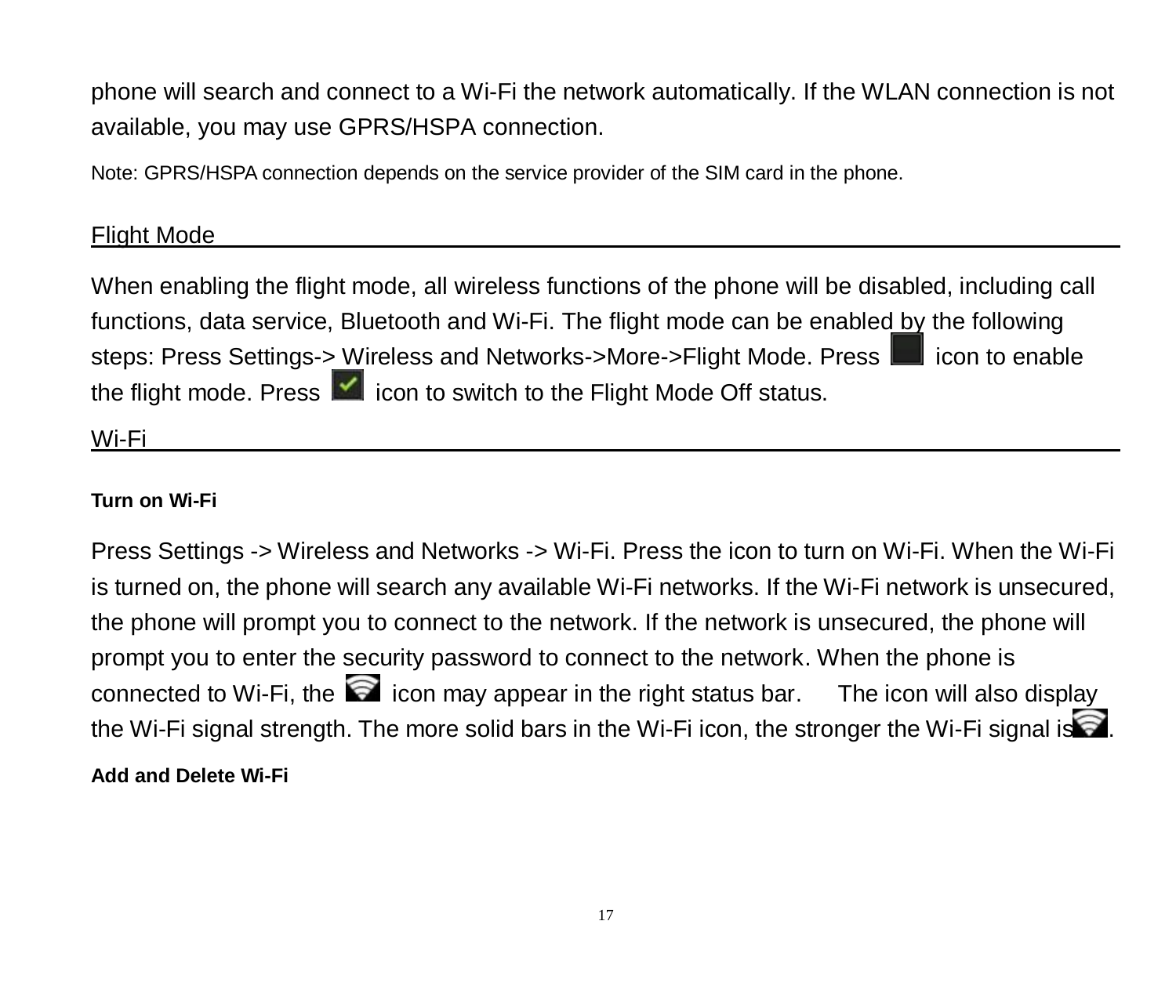Press Settings -> Wireless and Networks -> Wi-Fi Settings -> Add Wi-Fi Network. Enter the available network SSID and select its safety type, the phone will add the Wi-Fi to the network list automatically.

#### Bluetooth

You can use Bluetooth wireless technology to establish wireless connection with other compatible phones. The phone can also be connected to a compatible Bluetooth headset for communication and music listening. Turn On/Off the **Bluetooth**: Setting -> Wireless and Networks -> Bluetooth. Press to turn on the Bluetooth. Once the Bluetooth is active, the status bar will display the Bluetooth **23** icon.

#### Access Point Name

Access point name (APN) is related to the network operator.

#### **Network Operator**

The subscriber may select a network operator for the SIM card manually or automatically.

### Profiles

The phone has four profiles: standard, silence, vibration and outdoors. The user may add a custom mode by pressing the menu key in the profile menu. Except for silence and vibration modes, the user may also adjust the volume, change the phone ringtone, notification ringtone, vibration and keypad tone, screen lock warning tone, under the standard, outdoor and custom modes.

#### **Display**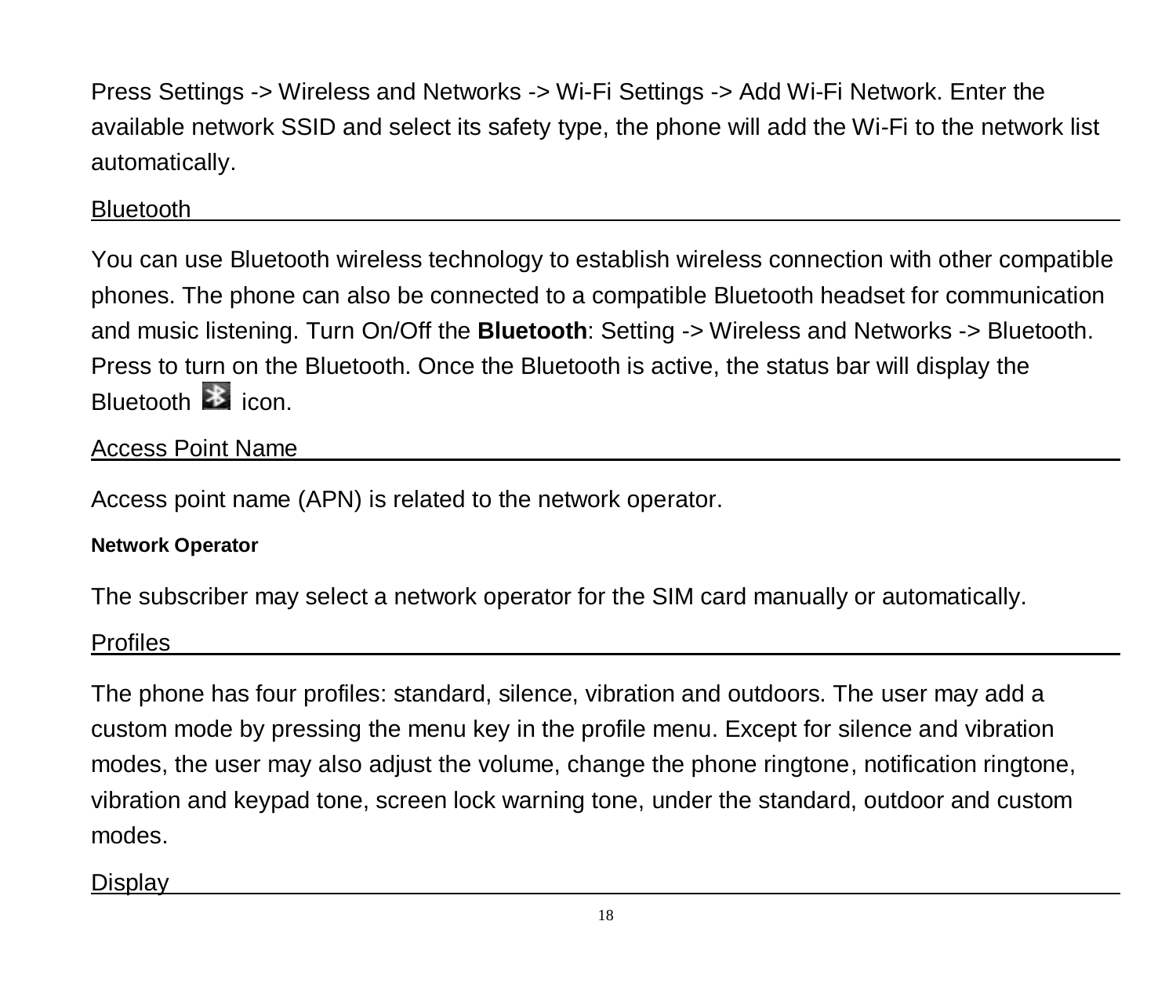You can adjust the display brightness as required. You may enable/disable the "Auto-Rotate Screen" function to set animation.

#### Safety

Enter the setting-safety interface to set up screen lock and SIM card lock, enable/disable password visible function, equipment management and credential storage.

#### **Application**

Enter the menu to enable/disable installation of applications from unknown sources, manage applications and view operating services, storage space use conditions and power level use conditions, set application development options.

#### Backup and Reset

To restore the factory setting, all data in the phone will be cleared and the default factory setting will be restored.

Note: Resetting the phone will delete all the data in the phone!

#### Storage

Check the memory card capacity and available space, SD card unloading, installation and formatting (the SD card can be formatted after being unloaded) and memory available space of the phone.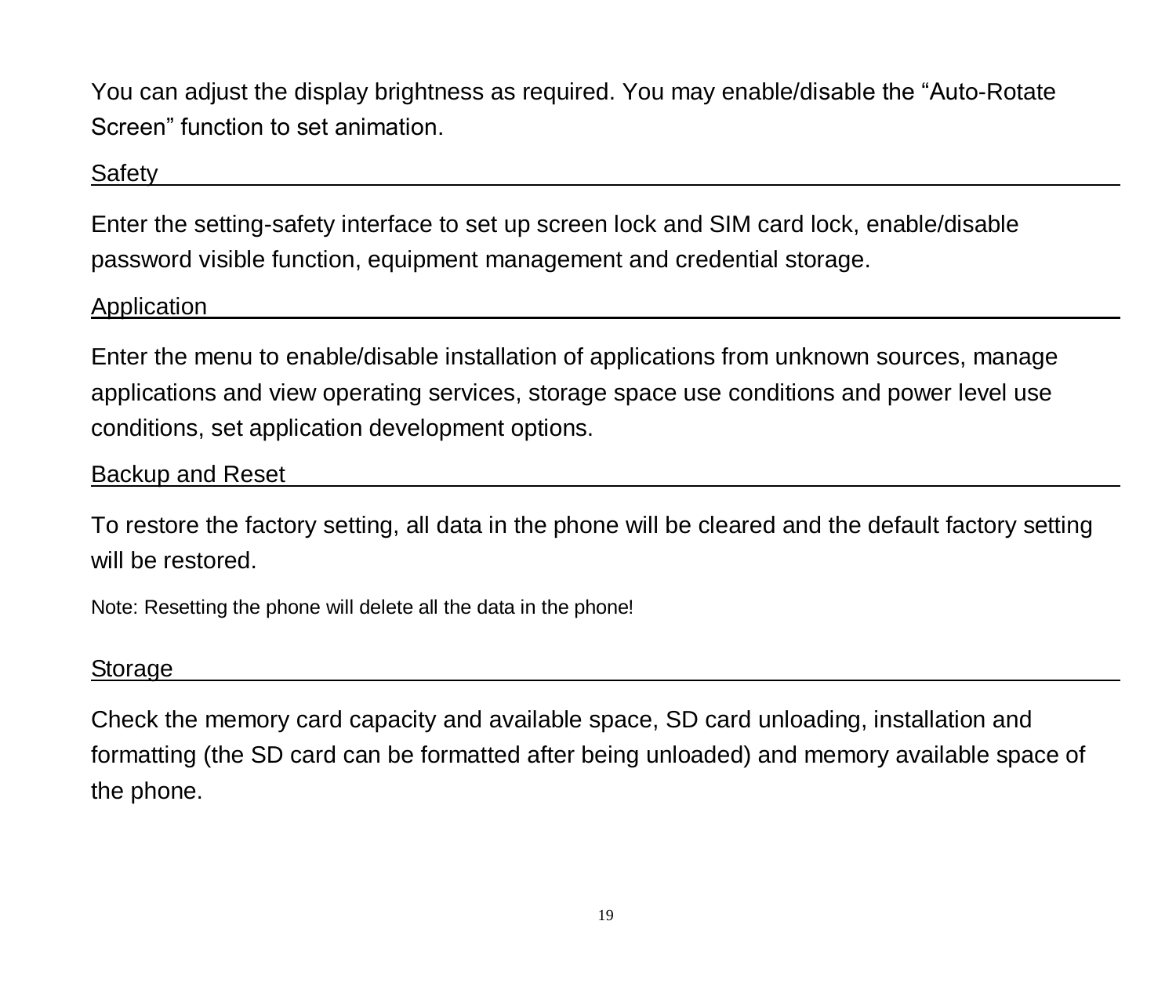#### Date and Time

Set the date and time format and time zone.

About Your Phone

<span id="page-19-0"></span>The user may view the phone information such as status, power use, and legal information.

# **Application Programs**

**Calculator** 

The phone supports basic mathematic calculations and also supports trigonometric functions, exponents and logarithm calculations. Touch the calculator icon  $\Box$  to enter the calculator interface.

Calendar

**Open Calendar**

Press Home -> Application Menu -> Calendar

**Create Activities** 

Press the menu key in the calendar interface and select Create New Event.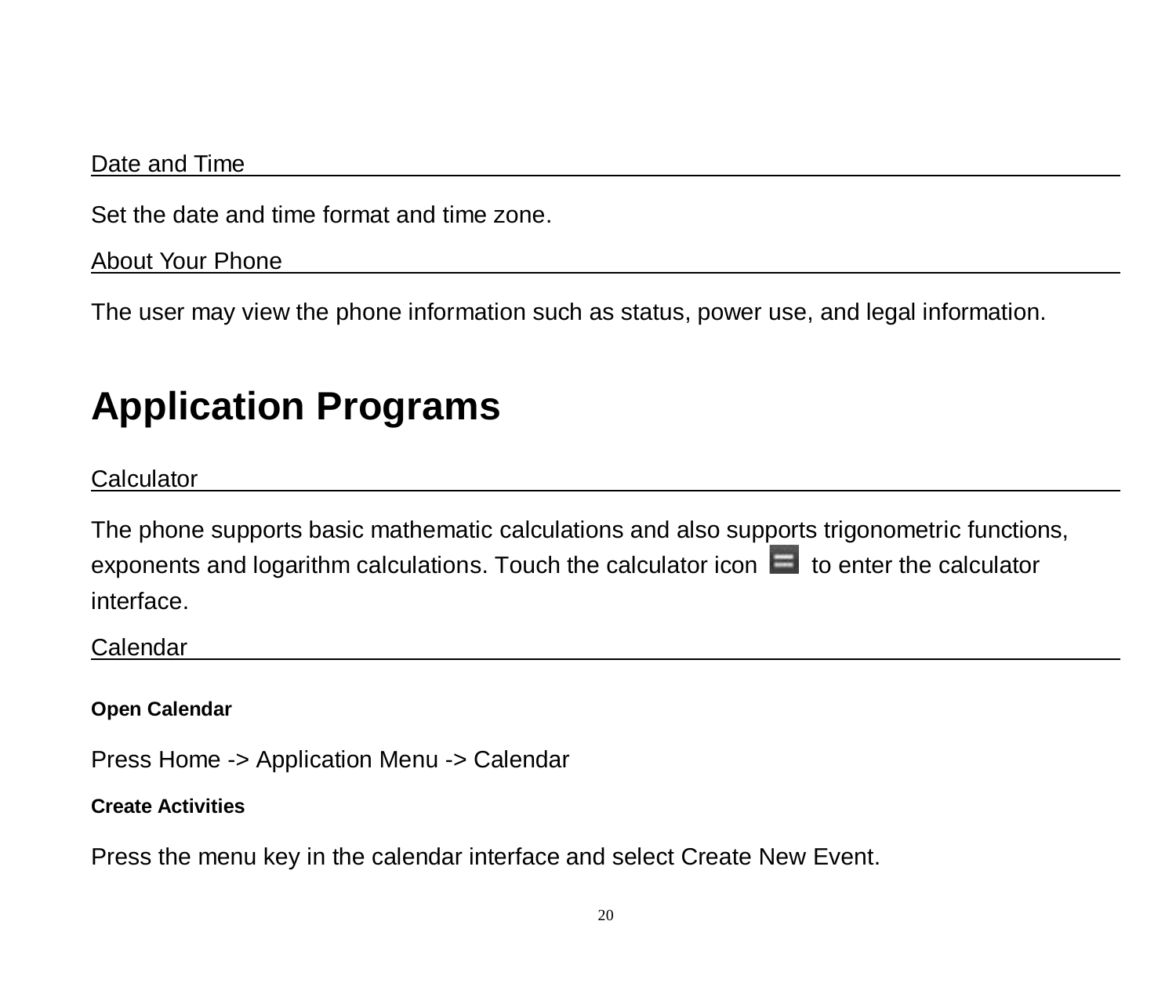#### **Edit Activities**

Select a calendar date in the calendar interface to enter the event interface. Once in the event interface, press the edit icon  $\sim$  to edit the event.

#### **Delete Activities**

Enter the activity in the calendar and press the menu key then press the trash bin icon  $\begin{array}{c} \bullet \\ \bullet \end{array}$  to delete the activity.

If you have set an alert for the event, a notification icon will appear in the status bar with the forthcoming event  $\Box$  and prompt you with a ring tone that the event will happen soon.

### Alarm Clock

#### **Add an Alarm Clock**

Select "Set Alarm" in the Clock interface to enter the Alarm Clock Setting. Once in the settings, you may set the alarm clock time, repetition interval, ring tone, vibration and label. If the repetition interval is not set, the alarm clock will ring only once.

1. Enable/Disable an alarm clock, click on the clock icon in the applications menu and click on the alarm.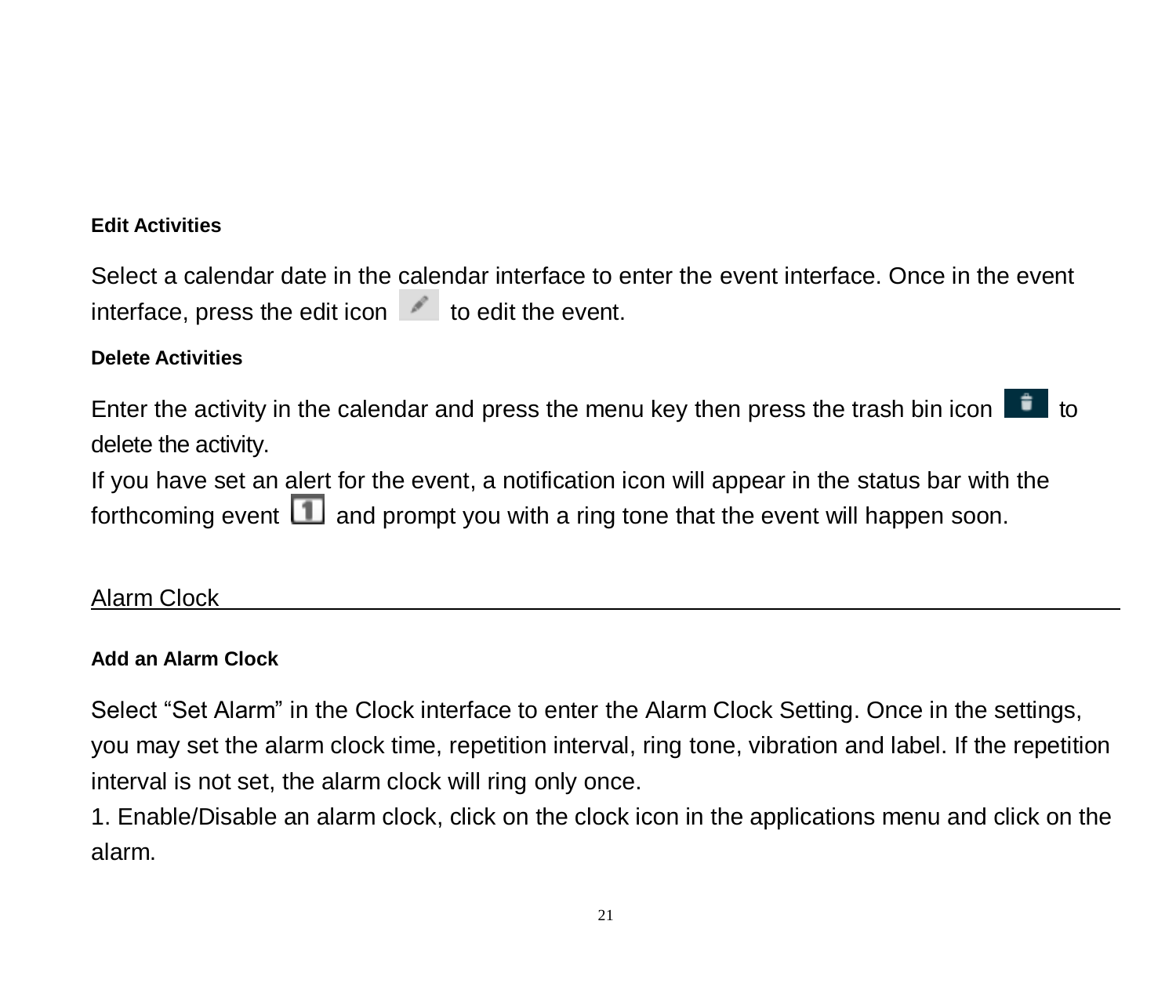2. If you have set one or several alarm clocks, click on the alarm clock icon in the left to disable or enable the alarm clocks.

#### **Alarm Clock Settings**

If you have set one or several alarm clocks. Select alarm clocks already set, you may change alarm clock settings such as the alarm clock volume, snooze duration, auto-silence and volume buttons.

### Radio

The phone also provides radio function. You can listen to a radio after inserting the headset into the proper jack and enter the FM interface. To browse stations, enter the FM channel list and press the menu key to select Auto Search or press the left and right arrows for manual tuning.

# <span id="page-21-0"></span>**Gallery**

### Enable Gallery

Press Application Menu -> Gallery. The phone will search all picture files in the memory card and create folder thumbnails automatically when the gallery menu is enabled for the first time. View Pictures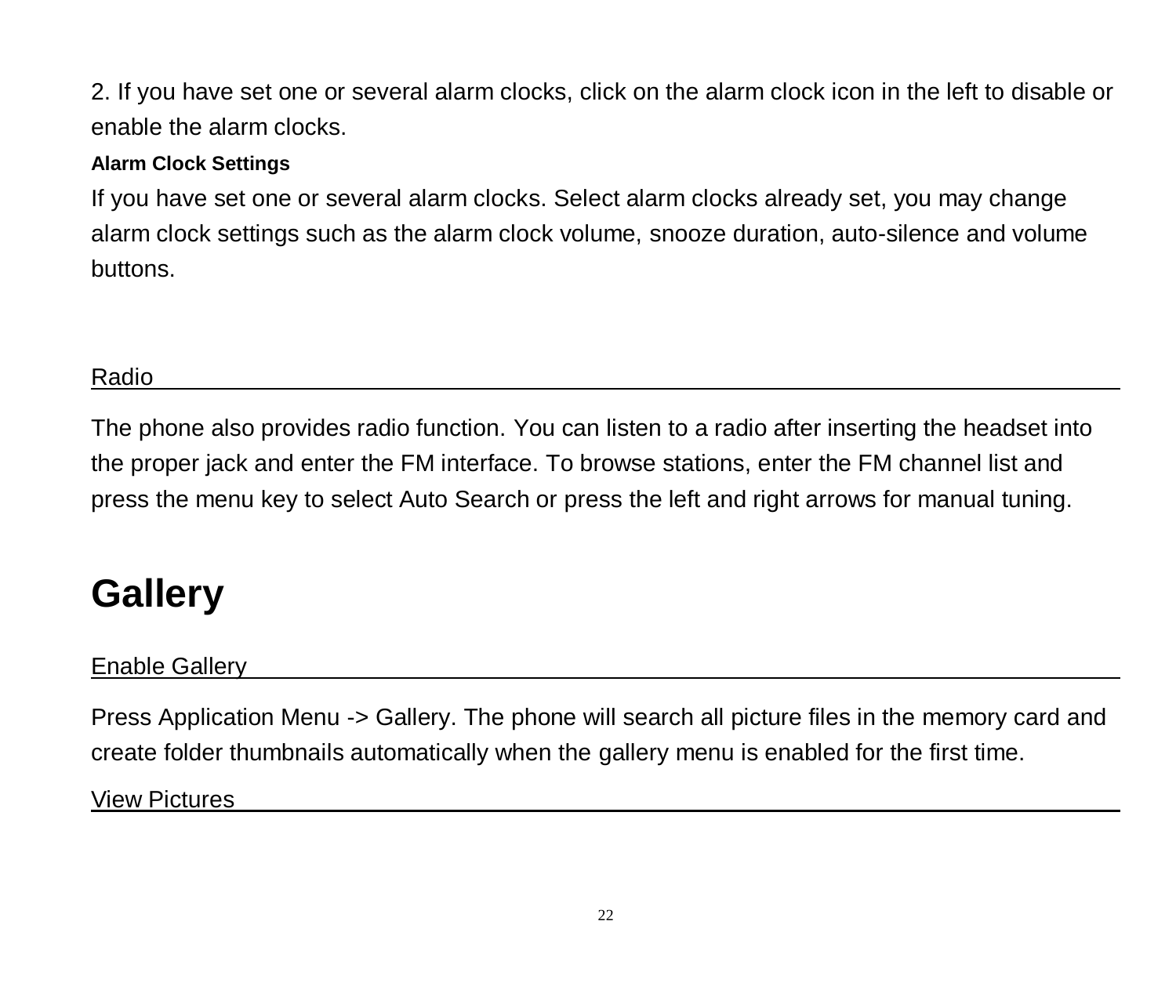Press Application Menu -> Gallery. Click on the picture thumbnail to view a picture. You may double-press the picture to zoom in/out, slide left or right to switch to different pictures. You may press the menu key and select Play Slides to play all pictures as a slide.

# <span id="page-22-0"></span>**Camera**

Open the Camera

Press Application Menu -> Camera

#### **Change Camera Mode**

Pressing the camera mode icon  $\ddot{\mathbf{w}}$  will allow you to switch from the back camera to the front camera.

View Photo or Video

Press the preview box in the lower right corner after taking photos or videos, the phone will enter the photo or video preview interface.

Note: The phone will enter camera mode when the Power key and the Volume + key are pressed simultaneously.

Press the volume + key, and the phone is ready to take photos.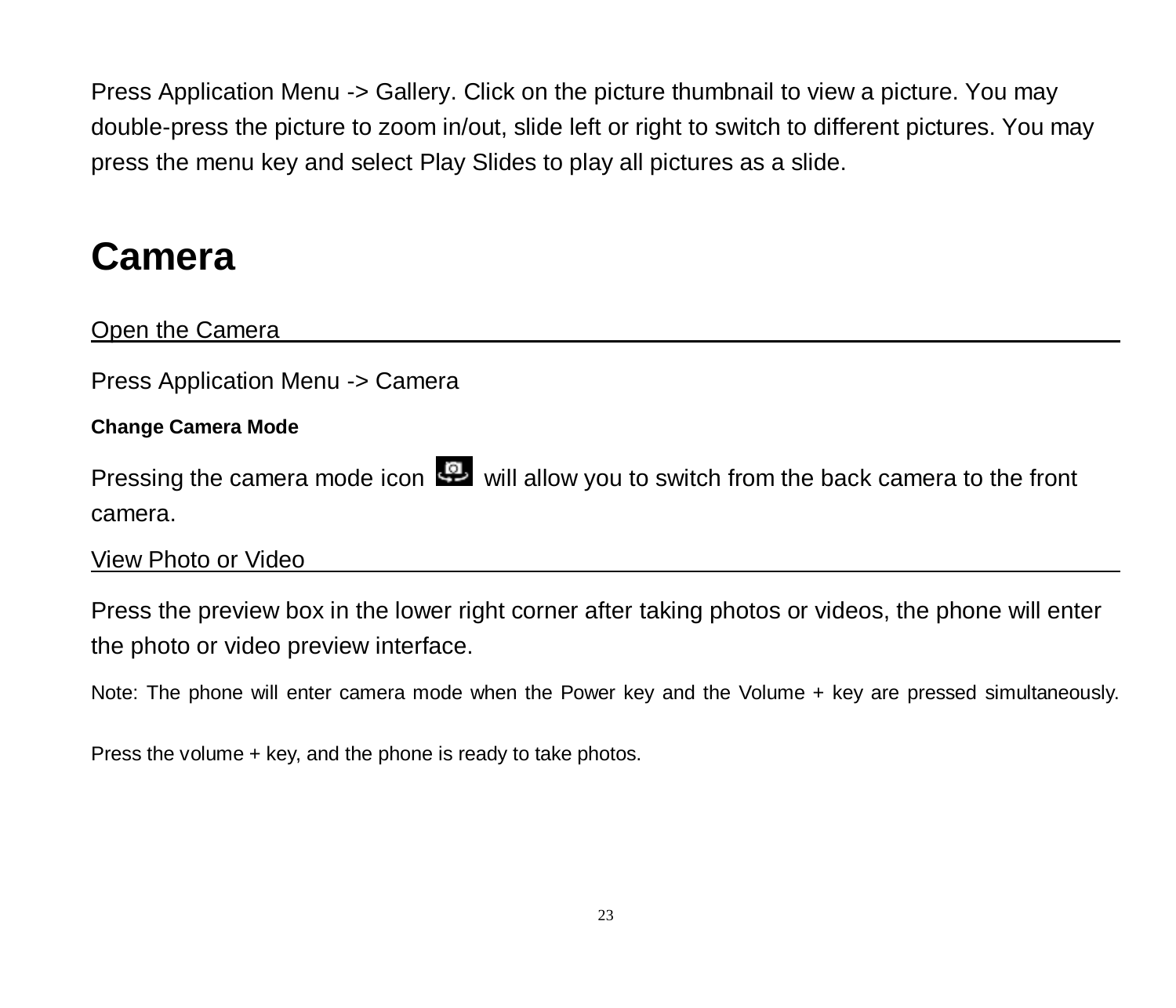# <span id="page-23-0"></span>**Music**

### Copy Files to Memory Card

Connect the phone to a PC via a USB cable to copy music files into the memory card directly; or place the memory card into a reader.

Note: The music application program only plays the audio files in your memory card. Ensure that desired audio files

have been copied into your memory card before they are played.

Open Music

Application Menu -> Music

#### Media Library

The phone will sort and display songs automatically according to artist name, albums and songs for convenient searching.

#### **Play List**

You may select and add specific songs to a playlist.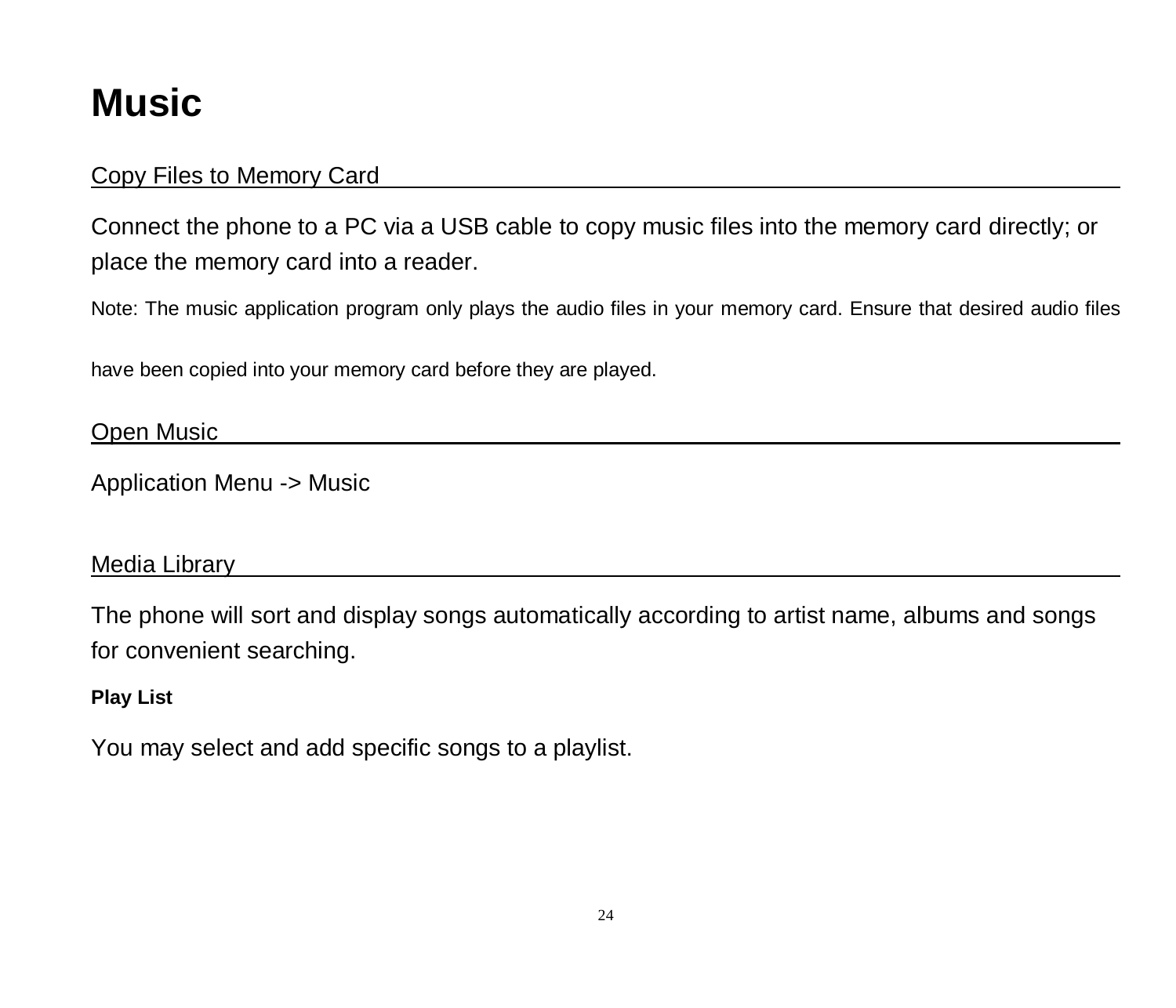# <span id="page-24-0"></span>**Network Connections**

### USB Mode

You may connect your phone to a computer via USB cable to transfer music, pictures, and other files between your phone's SD card and the computer.

When connecting your phone to computer and mounting its SD card, you must follow your computer's instructions for connecting and disconnecting USB devices to avoid damaging or corrupting files on your SD card.

- 1. Use the USB cable that came with your phone and to connect the phone to a USB port on your computer. You receive a notification that the USB is connected.
- 2. Open the notification panel and select USB.
- 3. Press turn on USB storage in the screen that opens to confirm that you want to transfer files. When the phone is connected as USB storage, the screen indicates that USB storage is in use and you receive a notification. You can now copy files to and from the SD card.

During this time you can't access the SD card from your phone, so you can't use applications that rely on the SD card such as Camera, Gallery and Music.